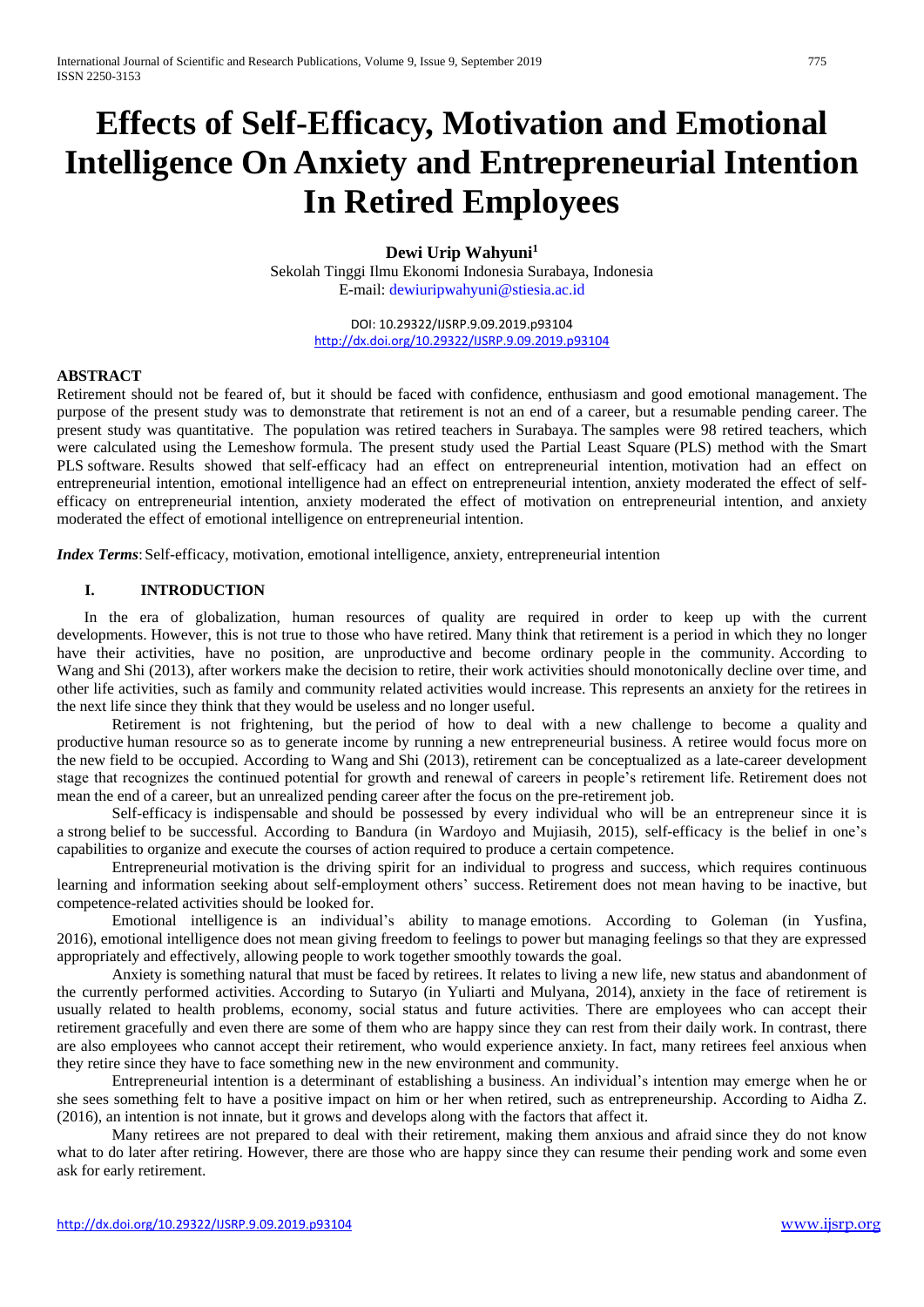# **II. THEORETICAL REVIEW**

# **Self-Efficacy**

Self-efficacy is each individual's belief in the achievement of a dream that they are capable and confident to succeed, which requires perseverance and tenacity. According to Luthans (2008: 205), self-efficacy can encourage an individual's performance in a variety of fields, including entrepreneurial intention. According to Robbins (2007: 180), self-efficacy is known as social cognitive or social reasoning theory which refers to the belief in one's capabilities to perform a task. Self-efficacy in entrepreneurship is indispensable since it can help achieve an entrepreneurial success. According to Jamil *et al.* (2014), entrepreneurial self-efficacy is defined as the degree to which one believes that he or she is able to successfully start a new business venture. According to Riyadiningsih and Sri (in Kusnoto and T. Sitorus, 2016), the three things that can lead to a high degree of self-efficacy in an individual are: first, one's perseverance in completing tasks considered onerous. Self-efficacy plays a role in one's resilience to endure every challenge in order to achieve his goals. The second is a success or achievement obtained after doing a job. Self-efficacy increases when individuals experience an unexpected success. The third is one's capabilities to do a work which can affect the emergence of self-confidence to complete the work.

### **Motivation**

Motivation is crucial to an entrepreneur. It can be said as a driving factor and spirit for each individual to undertake their business. A retiree can still resuming their pending career by undertaking entrepreneurial activities in order for their lives to remain productive. According to Jamil *et al.* (2014), in entrepreneurial contexts, motivation is the willingness that drives an individual to pursue a new venture creation. McClelland's Human Motivation Theory is more suitable for measuring motivation. Hasibuan (in Meidizar and Rustono, 2016) argues that the factors that can motivate an individual include: first, the need for achievement is a driving force that motivates one's spirit at work. Therefore, the need for achievement will encourage someone to develop creativity and mobilize all of their capabilities and energy to achieve a maximum work performance. Second, the need for affiliation is a driving force that will motivate one's spirit at work to progress and not be afraid of failure. Thus, the need for affiliation will stimulate the spirit at work. Someone with this need will be motivated and develop. Third, the need for power stimulates and motivates employees' spirit at work and mobilizes all of their capabilities to achieve power or the best position.

### **Emotional Intelligence**

Emotional intelligence is an ability to manage emotions. A retiree is usually less able to manage their emotions; thus, patience is needed to make their efforts running smoothly. According to Goleman (in Setyaningrum *et al*., 2016), there are five components of emotional intelligence: first, self-awareness, which is the ability of an individual to recognize their own feelings and others' and to recognize their own strengths and weaknesses. The second is self-regulation, which is an ability to manage one's emotions. The better self-regulation of emotions the more controlled the actions would be, which would maintain a good relationship with others. Third, motivation is a drive that encourages employees to achieve the goal of a maximum performance. Fourth, empathy is the ability to recognize and understand others' feelings that are used to adjust oneself well to many people. The fifth is social skills, which are abilities to create a harmonious relationship among individuals by giving a good response to others and maintaining behavior and speech when dealing with people.

# **Anxiety**

For a retiree, retirement constitutes a threat which creates anxiety since they feel they can no longer produce something, which usually leads to a bad health. A retiree can make a change in his life by entrepreneurship. According to Jamil *et al.* (2014), entrepreneurship is a viable option for those who want to continue working post-retirement. Ghufron and Rini (2014: 176) argues that anxiety is a condition experienced when there are unpleasant thoughts and both realistic and unrealistic feelings of fear accompanied by an increase in mental reactions. In general, retirees tend to be perplexed by what they are going to do. According to Gray (in Jamil *et al*. 2014), not all people are eager to stop working. They might well be glad that they do not have to work for someone else and get away from their routine works but yet, they still have so much to accomplish and their energies can still be put into good used particularly if there is any form of work that contributed to an increase in income and improvement of personal wealth. Ghufron and Rini (in Yusfina, 2016) argue that anxiety has three aspects. The first is the emotional aspect; anxiety is related to individual perceptions of the psychological effects of anxiety, such as feelings of concern, tension, sadness, selfdeprecation or others. The second is the cognitive aspect; there is an individual concern about the consequences that might be experienced and about negative assumptions about him. The third is the physiological aspect, which are bodily reactions to the sources of fear and concern.

### **Entrepreneurial Intention**

Entrepreneurial intention is a desire to start an entrepreneurial venture. According to Christers (in Wulandari, 2013), entrepreneurial intention is the ability to take courage in fulfilling life's needs, advancing business or creating new businesses with one's strength. According to Santoso (in Wulandari, 2013), entrepreneurial intention is a psychological symptom of focusing attention and doing something entrepreneurial with a feeling of pleasure since it brings benefits to him. Krueger *et al*. (in Purwana *et al.*, 2016) formulated indicators for measuring entrepreneurial intention: the desire to have an own business in the near future and the desire to work hard to have an own business.

#### **Conceptual Framework**

The conceptual framework in this study shown in Figure 1 is as follows: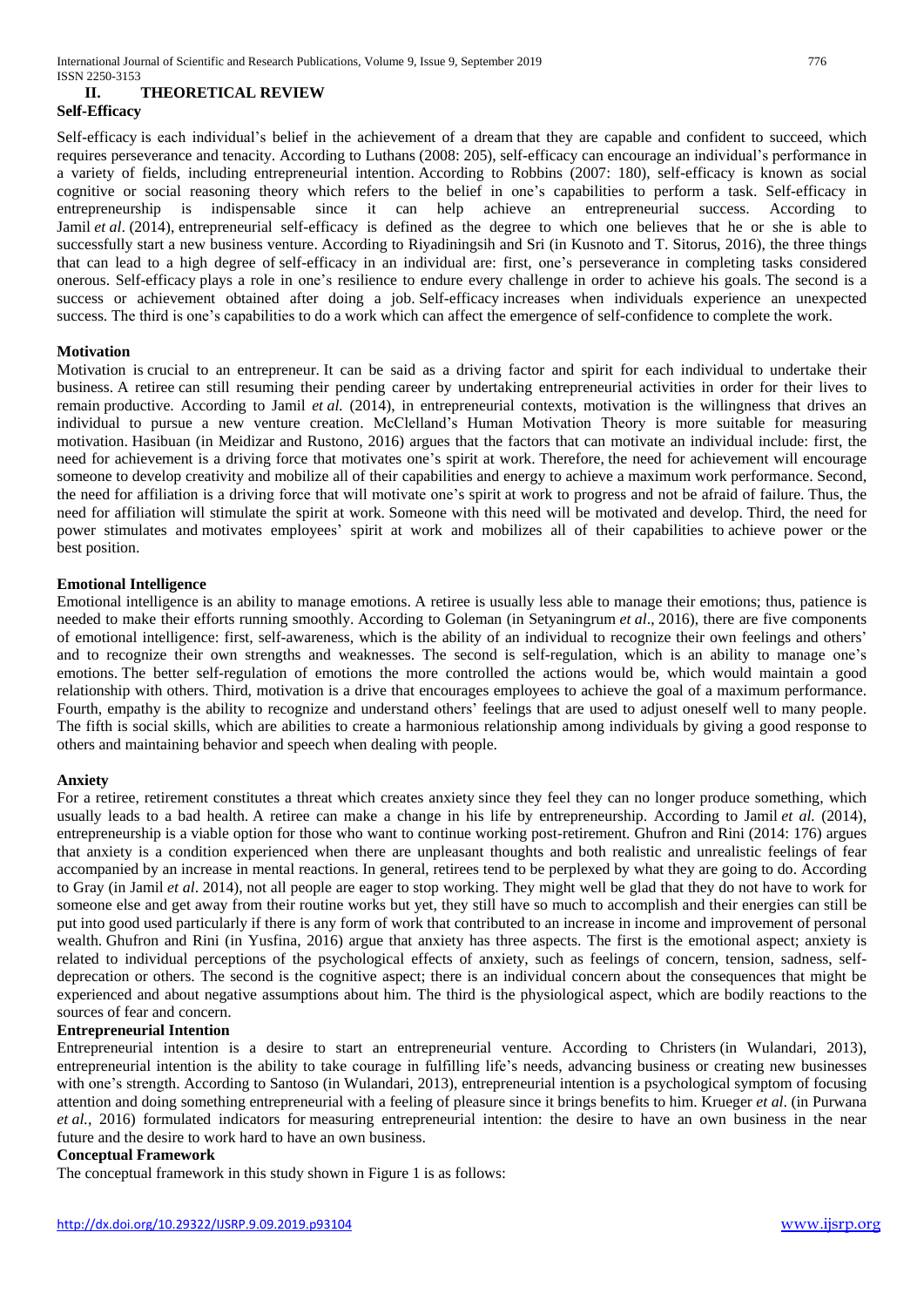

- 
- H<sub>2</sub>: Motivation has an effect on entrepreneurial intention.<br>H<sub>3</sub>: Emotional intelligence has an effect on entrepreneuri
- Emotional intelligence has an effect on entrepreneurial intention.
- H4: Anxiety moderates the effect of self-efficacy on entrepreneurial intention.
- H<sub>5</sub>: Anxiety moderates the effect of motivation on entrepreneurial intention.<br>H<sub>6</sub>: Anxiety moderates the effect of emotional intelligence on entrepreneurial
- Anxiety moderates the effect of emotional intelligence on entrepreneurial intention.

# **III. RESEARCH METHODOLOGY**

The present study used quantitative research methods. Population is a generalization consisting of objects and subjects with certain characteristics set by the researchers for use as test samples (Sugiyono, 2014: 115). The population used in the present study was all private high school teachers in Surabaya who were 60 years old. They did not have the competence to run an entrepreneurial business, but they were interested in entrepreneurship after retirement. The present study has a large and unlimited population. Samples were taken using the purposive sampling technique*.* According to Sugiyono (2014: 218), sampling technique serves as a data source with certain considerations or criteria to select respondents. The sample size in the present was determined by using the Lemeshow's formula as follows:

$$
n = \frac{Z^2 \cdot p \cdot q}{d^2}
$$

where:

- $n =$  number of samples
- $Z =$  Standard normal value (1.976)
- $p =$  Estimator proportion of population  $(0.5)$
- $q = 1 p$

Thus, the sample size was as follows:

 $d = interval/deviation (0.10)$ 

<http://dx.doi.org/10.29322/IJSRP.9.09.2019.p93104> [www.ijsrp.org](http://ijsrp.org/)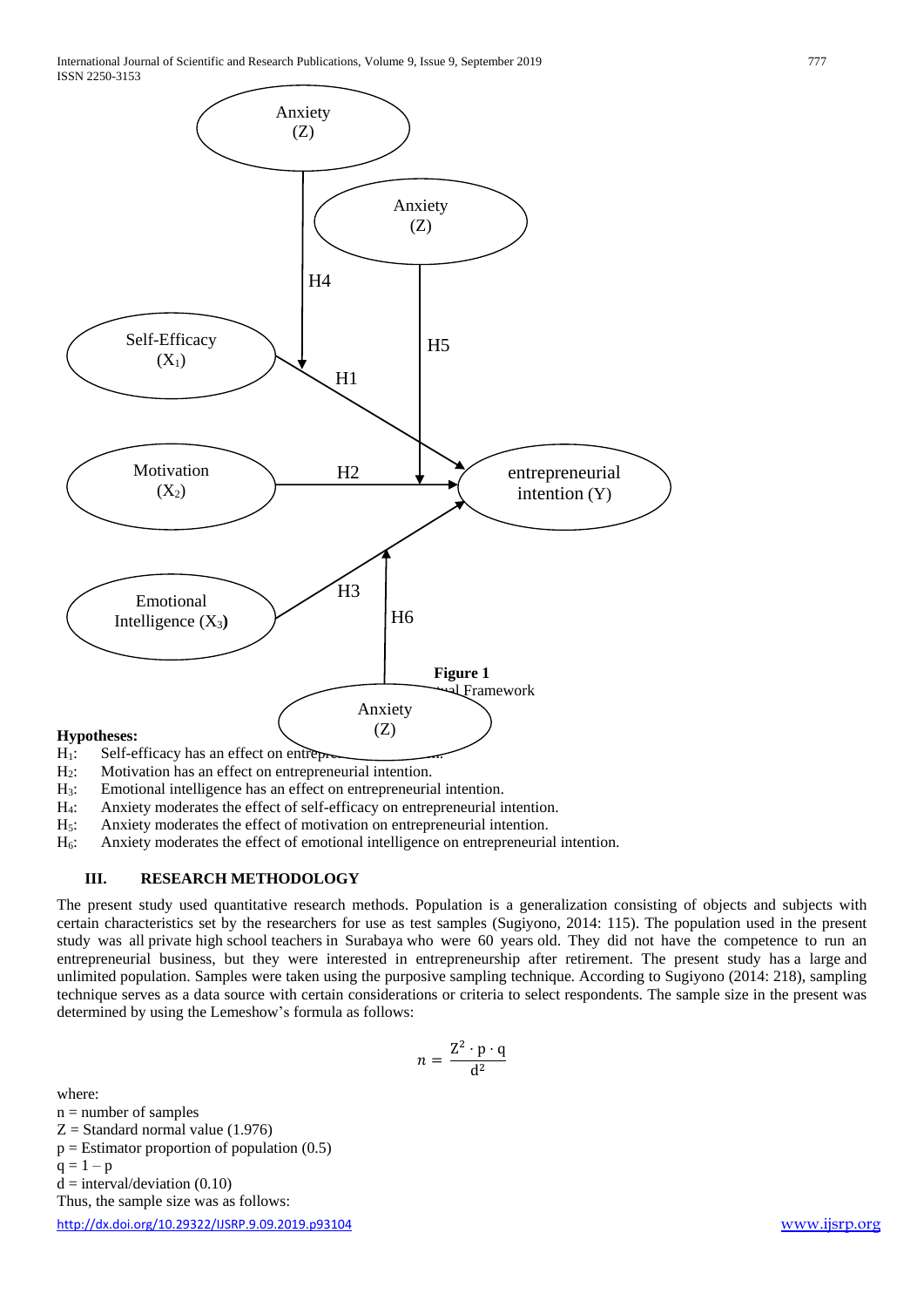International Journal of Scientific and Research Publications, Volume 9, Issue 9, September 2019 778 ISSN 2250-3153

$$
n = \frac{(1.976)^2 (0.5)(1 - 0.5)}{(0.10)^2} = 97.6
$$
 which was rounded to 98.

#### **Instruments**

 The instrument used in the present study was questionnaire distribution to retired teachers in private high schools in Surabaya. The Likert scale was used as the measurement tool. According to Sugiyono (2014: 133), the scale has five points: strongly agree with a score of 5, agree with a score of 4, neutral with a score of 3, disagree with a score of 2, and strongly disagree with a score of 1.

#### **Description of Respondents' Responses for Research Variables**

This section describes respondents' responses for each variable using the mean score. In order to categorize the respondents' mean score, class interval was sought using the following formula:

Class Interval = 
$$
\frac{\text{Higher Score} - \text{Lower Score}}{\text{Number of Class}} = \frac{5-1}{5} = 0.8
$$

With a class interval of 0.8, the respondents' mean score are as follows: 1.00 to 1.80 = very low; 1.81 to 2.60 = low; 2.61 to 3.40  $=$  moderate; 3.41 to 4.20  $=$  high; 4.21 to 5.00  $=$  very high.

#### **a. Self-efficacy (X1)**

The following is a descriptive answer of the respondent on the self-efficacy variable

|                                | Tabel 3                                            |             |  |  |
|--------------------------------|----------------------------------------------------|-------------|--|--|
|                                | Descriptive Respondents' Answers For Each Variable |             |  |  |
| Indicator                      | Average                                            | Information |  |  |
| $X_{1.1}$                      | 3,97                                               | High        |  |  |
| $X_{1\cdot 2}$                 | 3,89                                               | High        |  |  |
| $X_{1\cdot 3}$                 | 3,91                                               | High        |  |  |
| Self-Efficacy $(X_1)$          | 3,92                                               | High        |  |  |
| Motivasi                       |                                                    |             |  |  |
| $X_{2\cdot 1}$                 | 3,73                                               | High        |  |  |
| $X_{2.2}$                      | 3,81                                               | High        |  |  |
| $X_{2\cdot3}$                  | 3,86                                               | High        |  |  |
| Motivation $(X_2)$             | 3,80                                               | High        |  |  |
| Emotional Intelligence $(X_3)$ |                                                    |             |  |  |
| $X_{3\cdot 1}$                 | 3,51                                               | High        |  |  |
| $X_{3.2}$                      | 3,79                                               | High        |  |  |
| $X_{3.3}$                      | 3,70                                               | High        |  |  |
| $X_{3.4}$                      | 3,62                                               | High        |  |  |
| $X_{3.5}$                      | 4,01                                               | High        |  |  |
| Emotional Intelligence $(X_3)$ | 3,73                                               | High        |  |  |
| Anxiety $(Z)$                  |                                                    |             |  |  |
| $Z_{\cdot 1}$                  | 4,01                                               | High        |  |  |
| $Z_{\cdot2}$                   | 4,18                                               | High        |  |  |
| $Z_{.3}$                       | 4,12                                               | High        |  |  |
| Anxiety $(Z)$                  | 4,10                                               | High        |  |  |
| Entrepreneurial intention (Y)  |                                                    |             |  |  |
| $Y_{\cdot 1}$                  | 3,98                                               | High        |  |  |
| $Y_{.2}$                       | 4,03                                               | High        |  |  |
| Entrepreneurial intention (Y)  | 4,01                                               | High        |  |  |

Source : Primary data was processed

Table 3 shows that the respondents' mean score for the variable self-efficacy of 3.92 is in the interval of 3.41 to 4.20, which is categorized as high. Overall, the respondents' self-efficacy in the present study is high. The highest mean score of 3.97 is found on the indicator  $X_{1,1}$ , while the lowest mean score of 3.89 is found on the indicator  $X_{1,2}$ .

The respondents' mean score for the variable motivation of 3.80 is in the interval of 3.41 to 4.20, which is categorized as high. Overall, the respondents' motivation in the present study is high. The highest mean score of 3.86 is found on the indicator  $X_{2,3}$ , while the lowest mean score of 3.73 is found on the indicator  $X_{2,1}$ .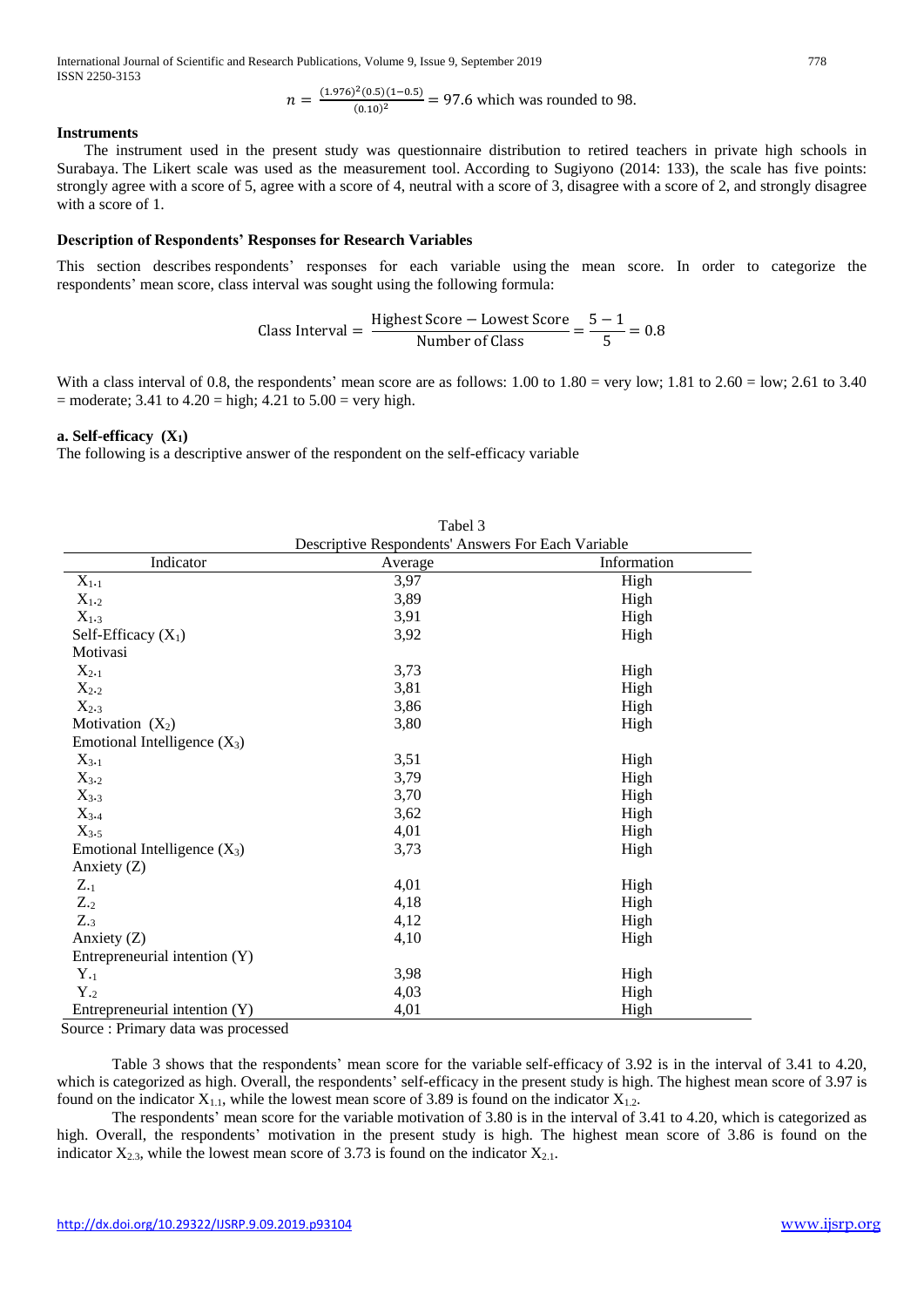The respondents' mean score for the variable emotional intelligence of 3.73 is in the interval of 3.41 to 4.20, which is categorized as high. Overall, the respondents' emotional intelligence in the present study is high. The highest mean score of 4.01 is found on the indicator  $X_3$ , while the lowest mean score of 3.51 is found on the indicator  $X_3$ .

The respondents' mean score for the variable anxiety of 4.10 is in the interval of 3.41 to 4.20, which is categorized as high. Overall, the respondents' anxiety in the present study is high. The highest mean score of 4.18 is found on the indicator  $Z_2$ , while the lowest mean score of 4.01 is found on the indicator  $Z_1$ .

The respondents' mean score for the variable entrepreneurial intention of 4.01 is in the interval of 3.41 to 4.20, which is categorized as high. Overall, the respondents' entrepreneurial intention in the present study is high. The mean score on the indicator  $Y_2$  is higher than the mean score on the indicator  $Y_1$ , which is 4.03 and 3.98, respectively.

#### **IV. RESULTS AND DISCUSSION**

#### **1. Outer Model (Measurement Model)**

The outer model was tested for convergent validity, discriminant validity and composite reliability. The results are as follows:

#### **a. Convergent Validity**

Convergent validity relates to the principle that the indicators of a variable shall be highly correlated. Convergent validity is tested by looking at the outer loading, AVE and communality values. An indicator is said to fulfill convergent validity if it has an outer loading value of  $>0.5$ , AVE value of  $>0.5$  and communality value of  $>0.5$ .

The following are the outer loading, AVE and communality values of each indicator for the research variables:

|                                     |                | Tabel 8                                  |       |             |  |  |
|-------------------------------------|----------------|------------------------------------------|-------|-------------|--|--|
|                                     |                | Nilai Outer Loading, AVE dan Communality |       |             |  |  |
| Variabel                            | Indikator      | <b>Outer Loading</b>                     | AVE   | Communality |  |  |
|                                     | $X_{1-1}$      | 0,899                                    |       |             |  |  |
| Self-efficacy<br>$(X_1)$            | $X_{1.2}$      | 0.911                                    | 0,795 | 0,795       |  |  |
|                                     | $X_{1.3}$      | 0,864                                    |       |             |  |  |
|                                     | $X_{2\cdot 1}$ | 0,896                                    |       |             |  |  |
| Motivation $(X_2)$                  | $X_{2\cdot 2}$ | 0,922                                    | 0.815 | 0,815       |  |  |
|                                     | $X_{2.3}$      | 0,889                                    |       |             |  |  |
|                                     | $X_{3-1}$      | 0,795                                    |       |             |  |  |
| Emotional                           | $X_{3.2}$      | 0,669                                    |       |             |  |  |
| intelligence                        | $X_{3.3}$      | 0,830                                    | 0,636 | 0.636       |  |  |
| $(X_3)$                             | $X_{3.4}$      | 0,894                                    |       |             |  |  |
|                                     | $X_{3.5}$      | 0,784                                    |       |             |  |  |
|                                     | $Z_{\cdot 1}$  | 0,899                                    |       |             |  |  |
| Anxiety $(Z)$                       | $Z_{\cdot2}$   | 0,913                                    | 0,823 | 0,823       |  |  |
|                                     | $Z_{.3}$       | 0,909                                    |       |             |  |  |
|                                     | $Y_{\cdot 1}$  | 0,950                                    |       |             |  |  |
| Entrepreneurial<br>intention<br>(Y) | $Y_{\cdot2}$   | 0,943                                    | 0,896 | 0,896       |  |  |

Source : Primary data was processed

Table 8 shows that the indicators of the variables self-efficacy, motivation, emotional intelligence, anxiety and entrepreneurial intention have a value of >0.5 for outer loading, >0.5 for AVE and >0.5 for communality. These results show that the indicators used in the present fulfill convergent validity; thus, all of those indicators can be used for further analysis.

#### **b. Discriminatory Validity**

Discriminant validity relates to the principle that indicators of different variables must not be highly correlated. Discriminant validity is tested by looking at the cross-loading value. An indicator is considered to fulfill discriminant validity if it has the largest cross loading value on the variables it forms relative to other variables. The following are the cross-loading values for each indicator: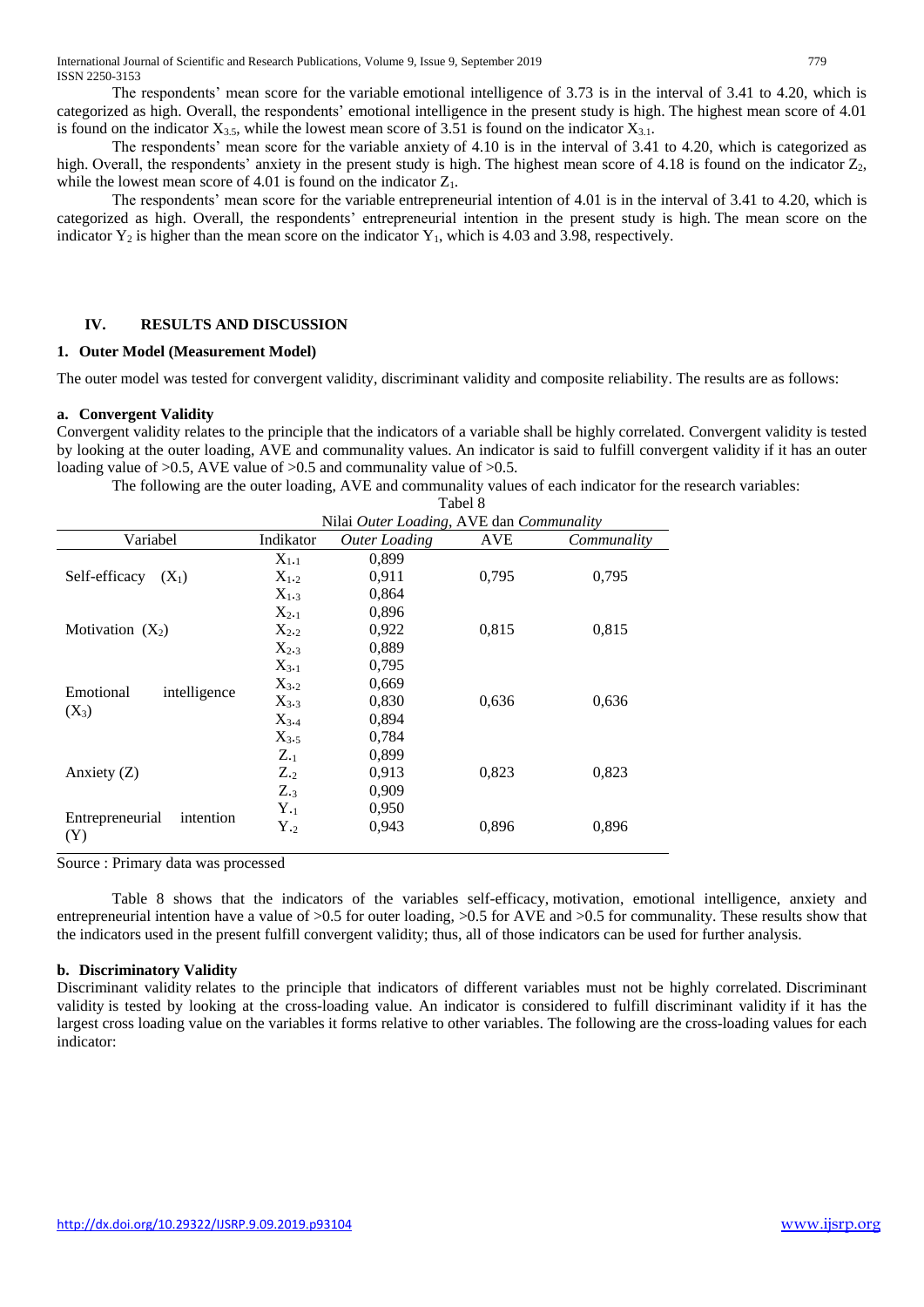|                     |          |            | <b>LAUCL</b> <sub>7</sub> |               |                 |  |  |
|---------------------|----------|------------|---------------------------|---------------|-----------------|--|--|
| Nilai Cross Loading |          |            |                           |               |                 |  |  |
|                     | Variabel |            |                           |               |                 |  |  |
| Indicator           | Self-    | Motivation | Emotional                 |               | Entrepreneurial |  |  |
|                     | Efficacy |            | Intelligence              | Anxiety $(Z)$ | Intention $(Y)$ |  |  |
|                     | $(X_1)$  | $(X_2)$    | $(X_3)$                   |               |                 |  |  |
| $X_{1-1}$           | 0,899    | 0,015      | $-0,121$                  | 0,040         | 0,360           |  |  |
| $X_{12}$            | 0,911    | $-0,014$   | $-0,029$                  | $-0,030$      | 0,412           |  |  |
| $X_{1.3}$           | 0,864    | 0,024      | $-0,213$                  | 0,021         | 0,336           |  |  |
| $X_{2\cdot 1}$      | 0,004    | 0,896      | 0,000                     | $-0,067$      | 0,182           |  |  |
| $X_{2\cdot 2}$      | 0,010    | 0,922      | 0,157                     | $-0,074$      | 0,285           |  |  |
| $X_{2.3}$           | 0,006    | 0,889      | 0,018                     | $-0,110$      | 0,192           |  |  |
| $X_{3\cdot 1}$      | $-0,031$ | $-0,050$   | 0,795                     | $-0,012$      | 0,090           |  |  |
| $X_{3.2}$           | $-0,212$ | $-0,014$   | 0,669                     | $-0,021$      | $-0,021$        |  |  |
| $X_{3.3}$           | $-0,112$ | 0,200      | 0,830                     | $-0,081$      | 0,129           |  |  |
| $X_{3.4}$           | $-0,134$ | 0,026      | 0,894                     | 0,117         | 0,188           |  |  |
| $X_{3.5}$           | $-0,164$ | 0,069      | 0,784                     | 0,010         | 0,074           |  |  |
| $Z_{\cdot 1}$       | 0,011    | 0,022      | $-0,011$                  | 0,899         | 0,372           |  |  |
| $Z_{\cdot2}$        | $-0,015$ | $-0,143$   | 0,071                     | 0,913         | 0,288           |  |  |
| $Z_{.3}$            | 0,026    | $-0,151$   | 0,033                     | 0,909         | 0,311           |  |  |
| $Y_{\cdot 1}$       | 0,455    | 0,191      | 0,155                     | 0,356         | 0,950           |  |  |
| $Y_{.2}$            | 0,329    | 0,293      | 0,165                     | 0,327         | 0,943           |  |  |

 $T<sub>ab</sub>1<sub>0</sub>$ 

Source : Primary data was processed

Table 9 shows that each indicator for the variables self-efficacy, motivation, emotional intelligence, anxiety and entrepreneurial intention has the largest cross-loading value on the variables it forms relative to other variables. These results indicate that the indicators used in the present study have met discriminant validity. In addition to cross loadings, another method used to measure discriminant validity is to compare the value of the AVE root of each variable with correlations among variables. If the value of the AVE root is greater than that of the correlation, the variable has good discriminant validity. The following are AVE root values and correlations among variables:

Tabel 10

|                                | Nilai Akar AVE dan Korelasi Antar Variabel |                    |          |          |       |       |       |
|--------------------------------|--------------------------------------------|--------------------|----------|----------|-------|-------|-------|
| Variabel                       | <b>AVE</b>                                 | Akar<br><b>AVE</b> | $X_1$    | $X_2$    | $X_2$ | Ζ     | Y     |
| Self-efficacy<br>$(X_1)$       | 0,795                                      | 0,892              | 1,000    |          |       |       |       |
| Motivation $(X_2)$             | 0,815                                      | 0.903              | 0,008    | 1.000    |       |       |       |
| Emotional intelligence $(X_3)$ | 0,636                                      | 0.798              | $-0.128$ | 0.081    | 1,000 |       |       |
| Anxiety $(Z)$                  | 0,823                                      | 0.907              | 0.009    | $-0.091$ | 0,030 | 1,000 |       |
| Entrepreneurial intention (Y)  | 0,896                                      | 0.946              | 0.416    | 0,253    | 0.169 | 0,361 | 1,000 |

Source : Primary data was processed

Table 10 show that all of correlation values are less than the AVE root values. These results demonstrate that each variable in the present study has good discriminant validity.

# **c. Composite Reliability**

Composite reliability tests the reliability of indicators of a variable. Reliability shows the degree of consistency and stability of an indicator in measuring a variable. Indicators of a variable are considered reliable if they have composite reliability values of >0.7 and Cronbach's alpha value of >0.7. The following is the composite reliability value and the Cronbachs alpha values:

|                                | Tabel 11                                              |           |  |  |
|--------------------------------|-------------------------------------------------------|-----------|--|--|
|                                | Nilai Composite Reliability dan Nilai Cronbachs Alpha |           |  |  |
| Variabel                       | Composite Reliability                                 | Cronbachs |  |  |
|                                |                                                       | Alpha     |  |  |
| Self-efficacy $(X_1)$          | 0.921                                                 | 0,871     |  |  |
| Motivation $(X_2)$             | 0.929                                                 | 0,889     |  |  |
| Emotional intelligence $(X_3)$ | 0.897                                                 | 0,882     |  |  |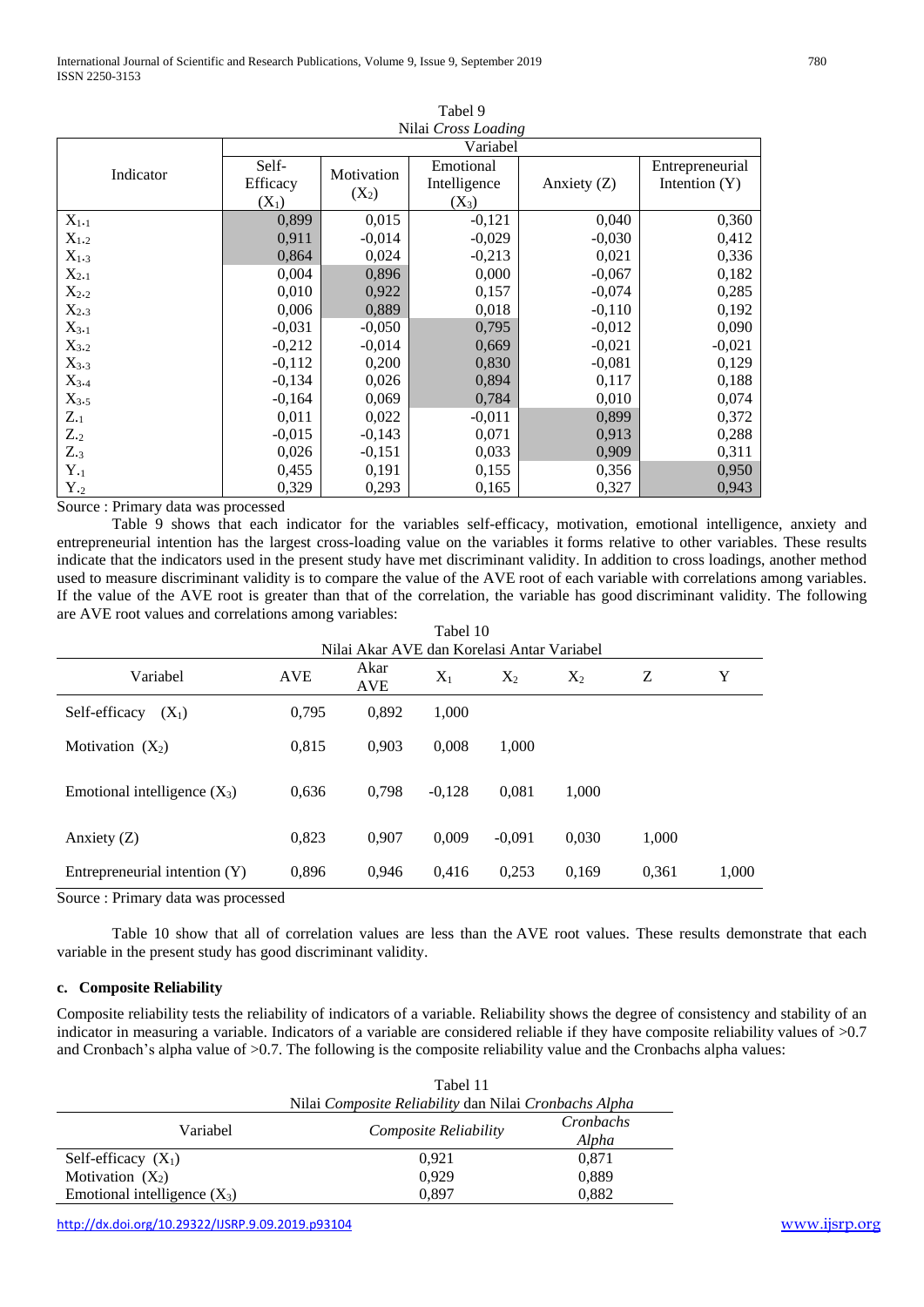| 1991 1 2290 9199                |       |       |
|---------------------------------|-------|-------|
| Anxiety $(Z)$                   | 0.933 | 0.893 |
| Entrepreneurial intention $(Y)$ | ).945 | 0.884 |
|                                 |       |       |

Source : Primary data was processed

Table 11 shows that the variables self-efficacy, motivation, emotional intelligence, anxiety and entrepreneurial intention have composite reliability values of  $>0.7$  and Cronbach's alpha values of  $>0.7$ . These results indicate that the indicators of the research variables are reliable.

# **Partial Least Squares Analysis**

The present study used Partial Least Squares (PLS) analysis with the SmartPLS software to test the research hypotheses. The following is the figure of the PLS model tested:



Figure 2 Outer Model

# **2. Inner Model (Structural Model)**

The inner model describes the *R*-squared and results of the hypothesis testing. **a.** *R***-Squared**

The PLS data processing produces the following *R*-squared values:

|                               | Table 12<br>R-Squared |  |
|-------------------------------|-----------------------|--|
| Endogenous variable           | R- Square             |  |
| Entrepreneurial intention (Y) | 0.518                 |  |

Source: Processed primary data.

 Table 12 shows that the *R*-squared value for entrepreneurial intention is 0.518. It means that the percentage of entrepreneurial intention that can be explained by self-efficacy, motivation, and emotional intelligence*,* along with interactions of self-efficacy, motivation, and emotional intelligence with anxiety is 51.8 %, while the remaining 48.2% is explained by other factors outside the model. These results indicate that the model used in the present study has an adequately good goodness of fit.

# **a. Hypothesis testing**

Hypotheses were tested by looking at the t-statistic produced by the inner model. A hypothesis is accepted if the t-statistic is >1.96. The following is the coefficient of effects and the t-statistic produced by the inner model:

| г<br>٠.<br>-17<br>۹<br>×<br>× |
|-------------------------------|
|-------------------------------|

|                   | Coefficient of effects and t-statistic |                             |                        |        |
|-------------------|----------------------------------------|-----------------------------|------------------------|--------|
| <b>Hypotheses</b> |                                        | Outer effect<br>coefficient | Inner t-<br>statistics | Remark |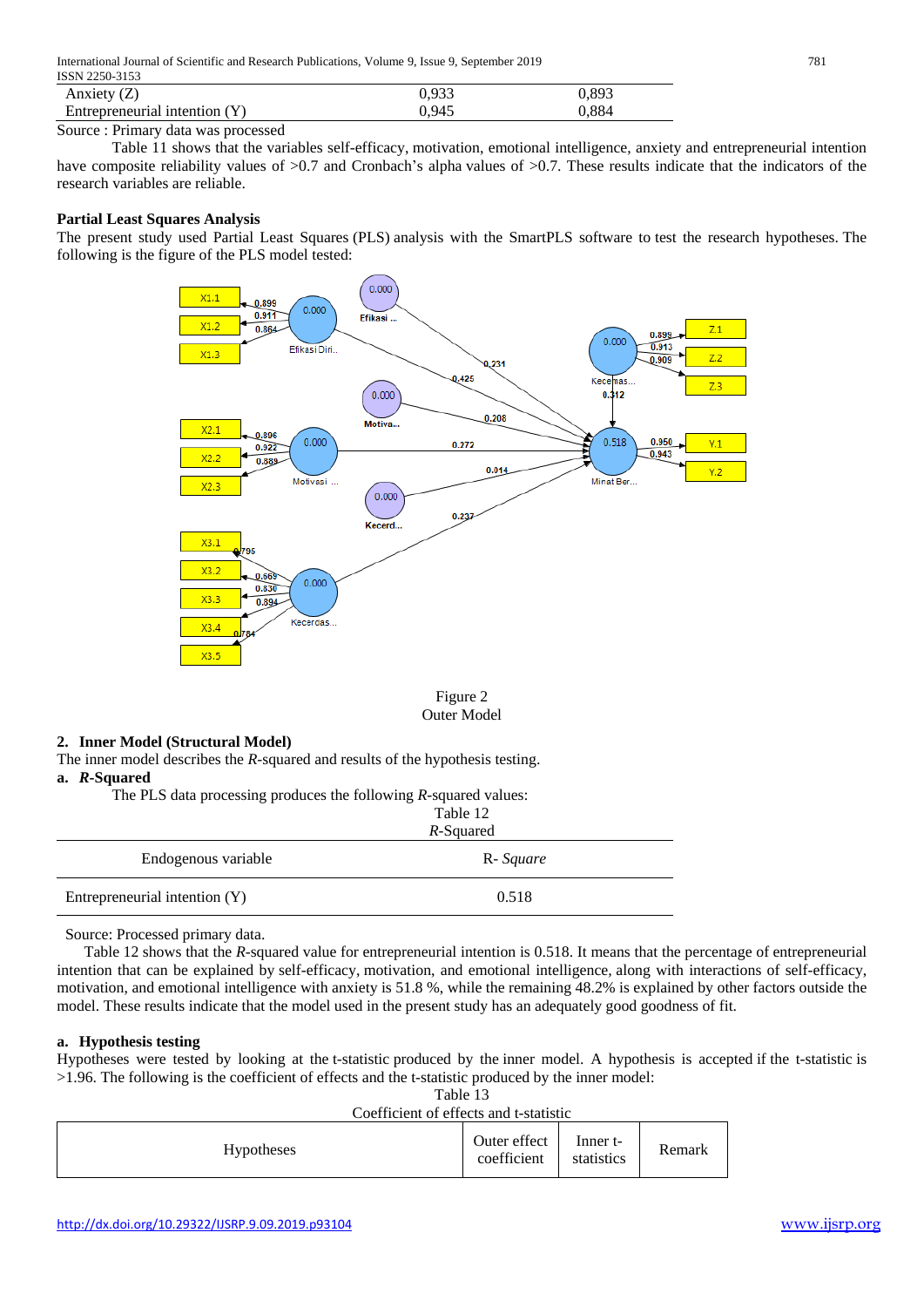| $H_1$          | Self-efficacy $(X_1) \rightarrow$ Entrepreneurial intention $(Y)$                           | 0.425 | 5.036 | Accepted |
|----------------|---------------------------------------------------------------------------------------------|-------|-------|----------|
| H <sub>2</sub> | Motivation $(X_2) \rightarrow$ Entrepreneurial intention $(Y)$                              | 0.272 | 3.362 | Accepted |
| $H_3$          | Emotional intelligence $(X_3) \rightarrow$ Entrepreneurial<br>intention $(Y)$               | 0.237 | 2.069 | Accepted |
| $H_4$          | Self-efficacy $(X_1)^*$ Anxiety $(Z) \rightarrow$ Entrepreneurial<br>intention              | 0.231 | 2.577 | Accepted |
| H <sub>5</sub> | Motivation $(X_2)^*$ Anxiety $(Z) \rightarrow$ Entrepreneurial<br>intention $(Y)$           | 0.208 | 2.371 | Accepted |
| $H_6$          | Emotional intelligence $(X_3)^*$ Anxiety $(Z) \rightarrow$<br>Entrepreneurial intention (Y) | 0.014 | 0.098 | Rejected |

Source: Processed primary data.



# **1. Self-Efficacy Has an Effect on Entrepreneurial Intention**

Self-efficacy has an effect on entrepreneurial intention since the t-statistic is  $5.036 > 1.96$ ; thus,  $H_1$  is accepted. The coefficient of the effect of self-efficacy on entrepreneurial intention is 0.425, indicating the direction of the positive effect of self-efficacy on entrepreneurial intention. This means that a higher self-efficacy would significantly increase entrepreneurial intention. One's retirement does not mean staying at home but it can remain producing something useful and focus more on the pending business, such as running the profession as a therapist which has been studied prior to retiring and prepared for retirement, opening a tutoring agency for those former teachers, opening a laundry service and so on. Purwana *et al*. (2016) argues that self-efficacy will have an effect on entrepreneurial intention. The higher the self-efficacy the higher the entrepreneurial intention would be.

# **2. Motivation Has an Effect on Entrepreneurial Intention**

Motivation has an effect on entrepreneurial intention since the t-statistic is  $3.362 > 1.96$ ; thus,  $H_2$  is accepted. The coefficient of the effect of motivation on entrepreneurial intention is 0.272, indicating the direction of the positive effect of motivation on entrepreneurial intention. This means that a higher motivation would significantly increase entrepreneurial intention. Motivation is indispensable for retirees in order for them to live better for themselves where they can be productive again and can work for their families to survive and provide for their families. Baskara and Has (2018) showed that motivation had a significant positive effect on students' entrepreneurial intention.

Figure 3 Inner Model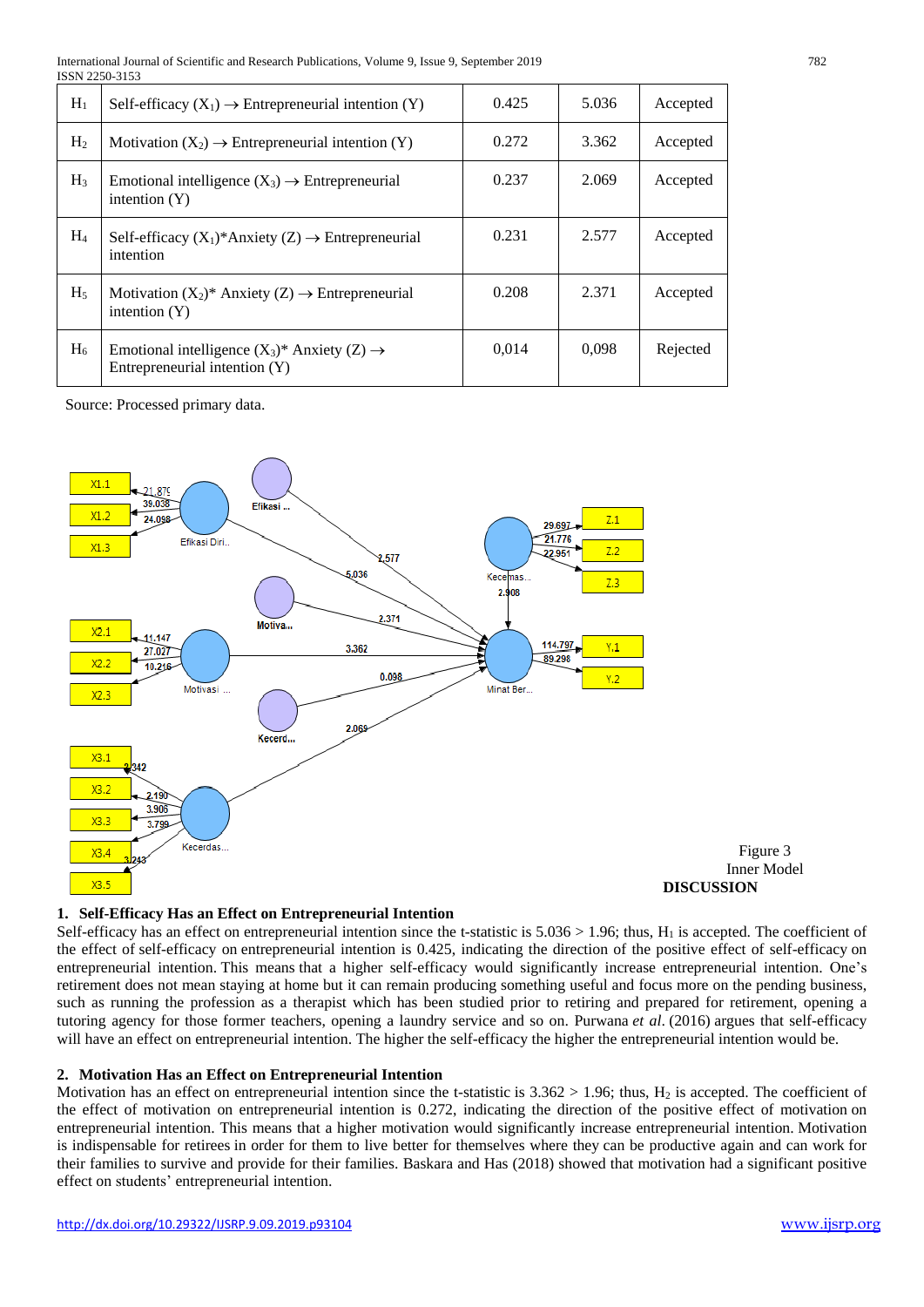# **3. Emotional intelligence Has an Effect on Entrepreneurial Intention**

Emotional intelligence has an effect on entrepreneurial intention since the t-statistic is  $2.069 > 1.96$ ; thus,  $H_3$  is accepted. The coefficient of the effect of emotional intelligence on entrepreneurial intention is 0.237, indicating the direction of the positive effect of emotional intelligence on entrepreneurial intention. This means a higher emotional intelligence would significantly increase entrepreneurial intention. Emotional intelligence is crucial to retirees to control their emotions during their business interactions with many different people of different behaviors and characters, requiring patience to achieve their goals. Paulina and Wardoyo (2012) demonstrated that emotional intelligence had a direct and positive effect on entrepreneurial intention. Goleman (2007) argues that emotional intelligence is a bridge between what we know and what we will do. The more emotionally intelligent the more skilled an individual would be. An emotionally intelligent individual would potentially be a successful entrepreneur. Emotionally intelligent entrepreneurs would more potentially be successful than those intellectually intelligent, but not emotionally intelligent ones.

# **4. Anxiety Moderates the Effect of Self-Efficacy on Entrepreneurial Intention**

Anxiety moderates the effect of self-efficacy on entrepreneurial intention since the t-statistic is  $2.577 > 1.96$ ; thus, H<sub>4</sub> is accepted. The coefficient of the effect of the interactions of self-efficacy and anxiety with entrepreneurial intention is 0.231, indicating that anxiety increases the positive effect of self-efficacy on entrepreneurial intention. This means that a high selfefficacy, accompanied by a high anxiety, would further increase entrepreneurial intention. This is due to demands that should be met in order to survive and generate more income. Purwana *et al*. (2016) demonstrated that self-efficacy had an effect on entrepreneurial intention. The higher the self-efficacy the higher the entrepreneurial intention would be.

# **5. Anxiety Moderates the Effect of Motivation on Entrepreneurial Intention**

Anxiety moderates the effect of motivation on entrepreneurial intention since the t-statistic is  $2.381 > 1.96$ ; thus, H<sub>5</sub> is accepted. The coefficient of the effect of the interaction of motivation and anxiety with entrepreneurial intention is 0.208, indicating that anxiety increases the positive effect of motivation on entrepreneurial intention. This means that high motivation, accompanied by high anxiety, would further increase entrepreneurial intention. Every retiree should have motivation to run their businesses and to deal with problems with fellow business people without any sense of anxiety.

# **6. Anxiety Moderates the Effect of Emotional Intelligence on Entrepreneurial Intention**

Anxiety does not moderate the effect of emotional intelligence on entrepreneurial intention since the t-statistic is 0.098 < 1.96; thus,  $H_6$  is rejected. Therefore, anxiety does not moderate the effect of emotional intelligence on entrepreneurial intention. This means that anxiety does not either increase or weaken the positive effect of emotional intelligence on entrepreneurial intention. The present study supports Yusfina (2016) that there is a negative effect of emotional intelligence on anxiety in employees in the face of retirement in the local Government of Kutai Timur Regency. It means that the lower the emotional intelligence of an employee the higher the anxiety of employees would be in the face of retirement. Conversely, the higher the emotional intelligence the lower the anxiety of employees would be in the face of retirement. Conversely, Mortan *et al*. (2014) argues that emotional intelligence abilities affect the perceptions of being an effective entrepreneur as well as the intention of undertaking an entrepreneurial path.

# **Conclusion**

Based on the results of the discussion, it can be explained that self-efficacy affects on Entrepreneurial Intention, even though they retired but they can still be able to work and produce something useful. Motivation affects on Entrepreneurial Intention so that makes his life even more excited to work. Emotional intelligence influences on Entrepreneurial Intention in order to be able to control his emotions in carrying out entrepreneurship. Anxiety moderates the effect of self-efficacy on Entrepreneurial Intention that with high anxiety and high efficacy can increase one's on Entrepreneurial Intention. Anxiety moderates the influence between motivation on Entrepreneurial Intention that with the anxiety that is owned, the more excited in running an entrepreneur. Anxiety does not moderate the influence between emotional intelligence on Entrepreneurial Intention that someone who has high emotional intelligence will reduce anxiety.

# **R**e**ferencess**

- [1] Aidha, Z. 2016. Pengaruh Motivasi terhadap Minat Berwirausaha Mahasiswa Fakultas Ksehatan Masyarakat Universitas Islam Negeri Sumatera Barat. Jurnal Jumantik Vol. 1 No.1 Nopember
- [2] Baskara, A dan Z. Has. 2018. Pengaruh Motivasi, Kepribadian dan Lingkungan Terhadap Minat berwirausaha Mahasiswa Fakultas Keguruan dan Ilmu Pendidikan Islam RIAU. *Jurnal Pemdidikan Ekonomi Akuntansi FKIP UIR*. Vol. 6 No. 1
- [3] Campo, J.L.M. 2010. Analysis of the influence of self-efficacy on entrepreneurial intentions. *Prospect*. Vol. 9, No. 2.
- [4] Ghufron, M. N. & Rini . 2014. *Teori-teori Psikologi.* Jogjakarta: AR-Ruzz Media
- [5] Goleman, D. 2007*. Kecerdasan Emosi untuk Mencapai Puncak Prestasi*. Jakarta: Gramedia *Pustaka* Utama.
- [6] Kusnoto dan T. Sitorus. 2016. Kualitas Kehidupan Kerja, *Self Efficacy,* Dan Kinerja Karyawan: Efek Mediasi Motivasi Kerja. Jurnal Manajemen. VOL. 13 NO. 2, NOVEMBER : 198-224]
- [7] Meidizar, G dan A. Rustono. 2016*. Pengaruh Motivasi Terhadap Kinerja Karyawan e-proceeding of Management : vol. 3, No. 2 Agustus. Page 1032. ISSN 2355-9357*
- [8] Mortan, R.A, P. Ripol, C. Carvalho dan M. C. Bernal. 2014. Effects of emotional intelligence on entrepreneurial intention and self-efficacy. *Journal of Work and Organizational Psychology* 30 (2014) 97-104